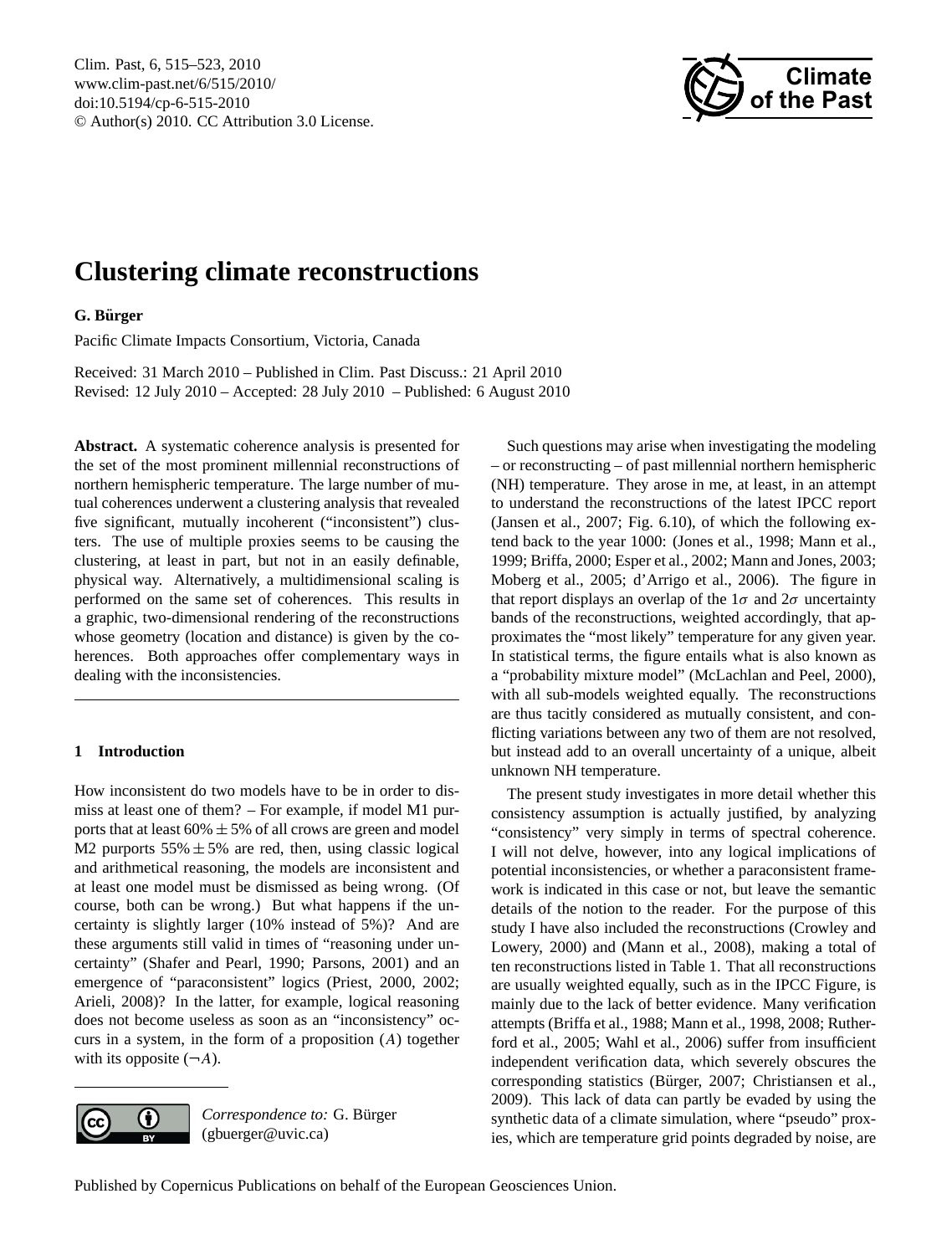**Table 1.** The ten reconstructions used in this study, with target season and proxy type.

| Symbol | Reference                | Season | Proxies     |
|--------|--------------------------|--------|-------------|
| Br00   | Briffa, 2000             | Summer | trees       |
| dA06   | d'Arrigo et al., 2006    | Annual | trees       |
| Es02   | Esper et al., 2002       | Annual | trees       |
| MJ03   | Mann and Jones, 2003     | Annual | multi-proxy |
| Mo05   | Moberg et al., 2005      | Annual | multi-proxy |
| CL00   | Crowley and Lowery, 2000 | Annual | multi-proxy |
| Jo98   | Jones et al., 1998       | Summer | multi-proxy |
| Ma08L  | Mann et al., 2008        | Annual | multi-proxy |
| MaO8   | Mann et al., 2008        | Annual | multi-proxy |
| Ma99   | Mann et al., 1999        | Annual | multi-proxy |
|        |                          |        |             |

used to track temperature (Von Storch et al., 2004; Mann et al., 2005; Lee et al., 2008; Christiansen et al., 2009). The variance of the noise, or the signal-to-noise ratio (SNR), is determined from local temperature-proxy correlations. According to these studies none of the tested methods revealed a performance conclusive enough to provide reliable temperature estimates for the entire millennium, at least not for the appropriate setting, that is, a small proxy network with a low SNR. It should be noted, moreover, that the reported performance measures are likely too optimistic anyway, as the local temperature-proxy error model – independent white noise – has been shown to be inadequate (Bürger et al., 2006; Bürger, 2007); see also (Von Storch et al., 2006).

With verification being thus poor, debates about competing approaches to climate reconstruction, such as regional curve standardization (Briffa et al., 1992; Esper et al., 2002), or different variants of regression (Von Storch et al., 2004; Mann et al., 2005) remain largely undecided.

If such "unilateral" validation approaches fail, bilateral analyses may offer some guidance to assess millennial climate reconstructions. I am aware of only one systematic analysis of such kind. (Juckes et al., 2007) calculate cross correlations of six reconstructions, four of which are also considered here. But their analysis has a number of caveats. For example, the corresponding low-pass filtered versions (21-year running mean) have been described as "highly correlated", but no significance analysis has been supplied that would put "high" into context. Moreover, their estimates are optimistically biased as they include the instrumental period which was used for calibration. Keep in mind, however, that bilateral methods provide necessary but probably insufficient validation criteria for climate reconstructions.

I follow a similar approach here by systematically analyzing the mutual consistency of the ten reconstructions of Table 1. To avoid the "synchronization" effect from the calibration, the analysis will be based exclusively on preinstrumental variations. Additionally, spectral coherence is used as a consistency measure. Significance estimates of coherence rely on little more than very general stationarity as-

sumptions on the time series, so that this approach presents a better protection against, e. g., spurious significance in correlation measures (Granger and Newbold, 1974). This is further discussed in Sect. 3.

Using a distance measure that is based on coherence, aggregated across relevant frequencies, a clustering analysis is performed on the set of reconstructions. This results in a structured view of the reconstructions, with any two clusters being called "incoherent" or "inconsistent" if the coherence of at least two of their members cannot be established in a significant way. Based on the same distance metric, a multidimensional scaling (MDS; Hastie et al., 2001) of the ten reconstructions is performed. In two dimensions the technique, which is briefly described in the next section, produces a very graphic rendering of the reconstructions that may already be useful for, e.g., detecting outliers, and may help to design new reconstructions from the ones given. And it may ultimately lead to a better logical understanding, as indicated above, of what has actually been reconstructed.

#### **2 Clustering reconstructions**

The following coherence analysis establishes statistically whether corresponding covariations represent coherent behavior or just pure chance. The analysis is constrained to reconstructed data prior to 1850, to ensure that the estimated coherence is not inflated by calibrating effects from the instrumental period. All reconstructions are rescaled to have zero mean and unit variance.

We use the multitaper spectral estimator (Percival and Walden, 1993). Coherence,  $\kappa$ , as a spectral measure depends on frequency,  $f$ . An appropriate summary measure is given by the quantity

$$
\overline{\kappa} = 1/0.2 \int_{0 \le f \le 0.2} \kappa(f) df, \tag{1}
$$

representing the average coherence in the spectral band  $0 \leq$  $f \leq 0.2$ , which means variability above 5 years. This is the time scale where significant temperature-proxy interaction is to be expected (Cook et al., 1998, 2000, 2004; Biondi et al., 2001; d'Arrigo et al., 2001; Briffa et al., 2002; Gray et al., 2003, 2004; Wilson et al., 2007). Table 2 shows the complete set of mutual coherences  $\bar{k}$  for the millennial reconstructions. Corresponding significance levels can be estimated analytically as follows. For a spectral smoothing filter of length  $m$ , the quantity

$$
Y = 2m \frac{|\hat{\kappa}(f)|^2}{1 - |\hat{\kappa}(f)|^2}
$$
 (2)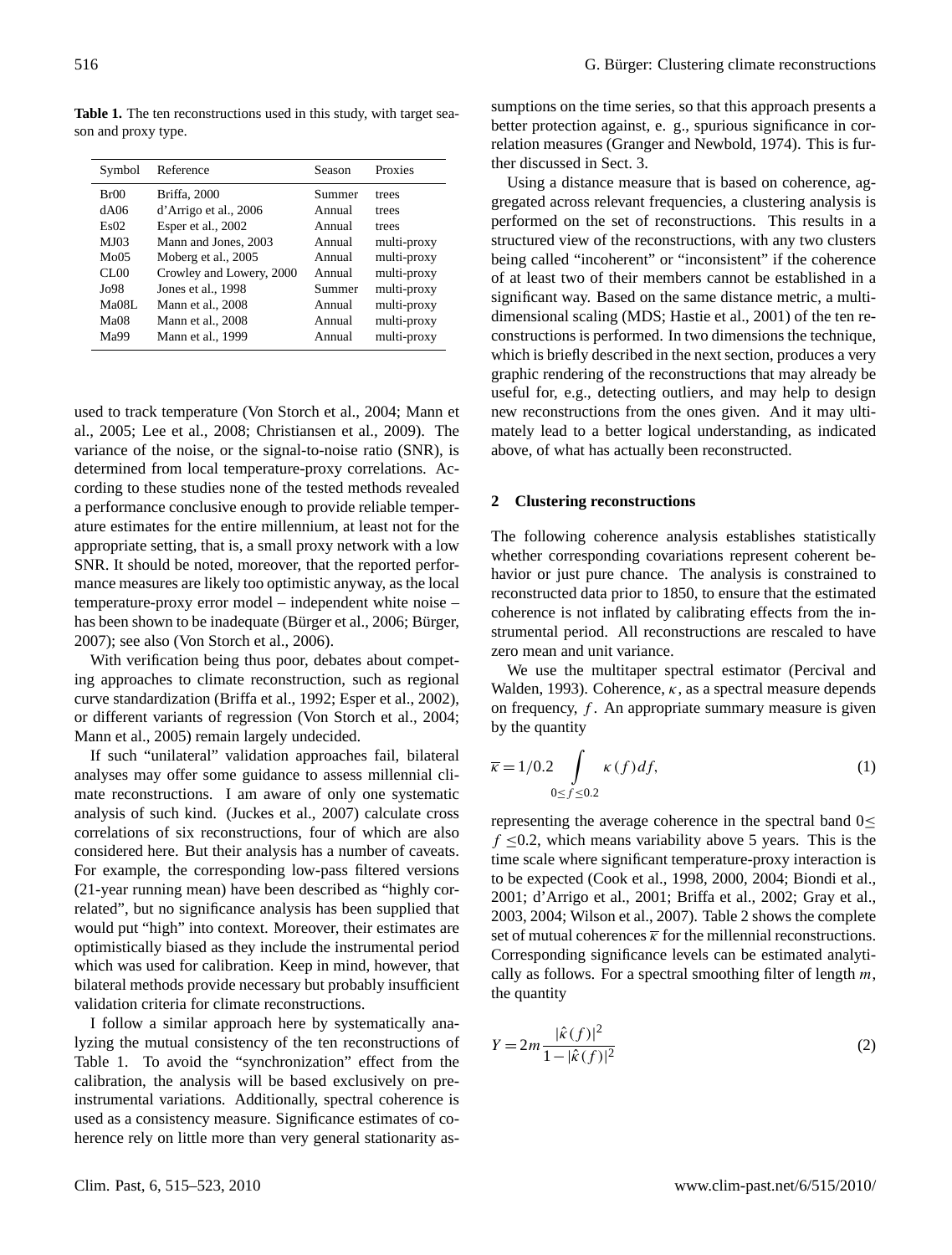| $\overline{\kappa}$ | Br00 | dA06 | Es02 | MJ03 | Mo05 | CL <sub>00</sub> | Jo98 | Ma08L | Ma08 | Ma99 |
|---------------------|------|------|------|------|------|------------------|------|-------|------|------|
| Br00                | 1    |      |      |      |      |                  |      |       |      |      |
| dA06                | 0.65 | 1    |      |      |      |                  |      |       |      |      |
| Es02                | 0.55 | 0.6  | 1    |      |      |                  |      |       |      |      |
| MJ03                | 0.4  | 0.38 | 0.44 | 1    |      |                  |      |       |      |      |
| Mo95                | 0.46 | 0.41 | 0.42 | 0.54 |      |                  |      |       |      |      |
| CL00                | 0.38 | 0.35 | 0.31 | 0.32 | 0.33 |                  |      |       |      |      |
| Jo98                | 0.42 | 0.4  | 0.36 | 0.31 | 0.27 | 0.54             | 1    |       |      |      |
| Ma08L               | 0.3  | 0.28 | 0.22 | 0.35 | 0.31 | 0.28             | 0.25 | 1     |      |      |
| Ma08                | 0.42 | 0.36 | 0.36 | 0.48 | 0.42 | 0.32             | 0.27 | 0.48  |      |      |
| Ma99                | 0.37 | 0.34 | 0.38 | 0.38 | 0.31 | 0.34             | 0.44 | 0.26  | 0.3  |      |

**Table 2.** Mutual coherence κ between millennial (1000 to 1850) reconstructions, averaged over frequencies  $\geq$ 5y. Significant values (κ  $\geq$ 0.47 as the 99% level) are highlighted.

follows an F-distribution with 2 and  $4m$  degrees of freedom (Brockwell and Davis, 1991). Therefore, using a significance level of α the null hypothesis of zero (= random) coherence is rejected if

$$
Y > F_{\alpha}(2, 4m) \tag{3}
$$

This criterion, which is obviously independent of frequency, is valid under very broad conditions, and holds for example if only the series are stationary (Brillinger, 2001). Consequently, it applies uniformly, whether the process under consideration has no memory, finite memory, or even infinite memory (so called long-range dependence). It is verified easily using Monte Carlo experiments, an example of which is given in the Interactive Discussion of the current paper. Note that the allowance for long-range dependence in null hypothesis testing crucially affects other significance estimates, e.g. of correlation coefficients, a fact that will be further discussed in the next section.

Based on Eq. (3), of all 10 2  $= 45$  pairs, only a small fraction (7) turns out to be significantly nonzero, indicating nonrandom behavior. Among these, the pairs dA06, cluster, sign Br00 and dA06, Es02 (abbreviations from Table 1) stick out with values of 0.65 and 0.6; and, adhering to what can be called the transitive law of coherence, Br00, Es02 follow with  $\bar{k} = 0.55$ . It should be added that in these cases, the phase spectrum was always close to zero, indicating vanishing time shift as one would expect for any two significantly coherent reconstructions.

More systematically, a hierarchical clustering analysis (Hastie et al., 2001) is applied to Table 2, using as a distance metric the term

<span id="page-2-0"></span>
$$
D = 1 - \overline{\kappa}.\tag{4}
$$

Starting from each single reconstruction as a cluster, new clusters may be formed recursively from any given set of clusters by merging the two nearest (most coherent) clusters, the distance of any two clusters being taken as the maximum



**Fig. 1.** Denote the one coherence  $\kappa$  (see text). Each node immediately below Hicat-<br>the 99% significance level of  $D=0.525$  corresponds to a significant  $\Delta 06$  cluster, signified by the coloring. **Fig. 1.** Dendrogram of reconstructions, with distance metric D

of *all* member distances ("complete linkage"). If that distance is smaller than the distance corresponding to the level of  $\kappa$  significance in Eq. [\(4\)](#page-2-0) (from the 99% level), the two clusters are called *coherent* and merged to form a new cluster. A looser criterion of forming clusters is "single linkage" where maximum distance is replaced by minimum distance. But in that case, two clusters are merged if only *any* two members are significantly coherent, and so clusters are populated with mutually incoherent members (reconstructions) which should be avoided after all. Therefore, single linkage clustering is generally dropped from this analysis. The clustering is shown in Fig. 1, the resulting group of internally coherent but mutually incoherent clusters signified by different colors. The height of a node is given by the distance of its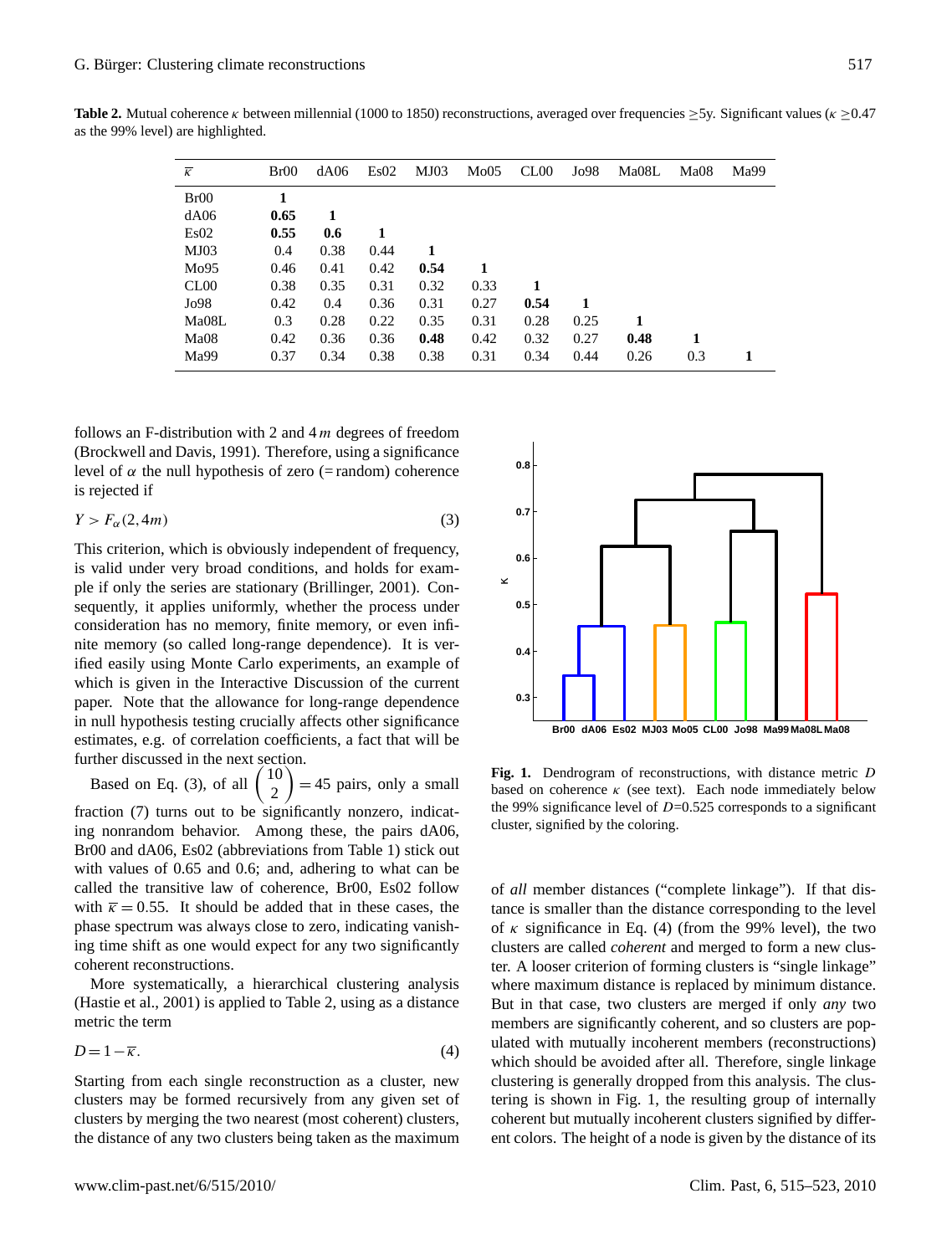

Fig. 2. MDS image of the ten climate reconstructions, based on mutual coherence. The five colors represent the five inconsistent clus- $\binom{1}{1}$  (b) (D) (D)  $\binom{1}{0}$  (Man B) (red),  $\binom{1}{1}$ ters (complete linkage), {Br00, Es02, dA06} (blue), {MJ03, Mo05} (orange), {CL00, Jo98} (green), {Ma08L, Ma08} (red), and {Ma99} (black).

two constituents. Five clusters are so obtained: {Br00, Es02, dA06}, {MJ03, Mo05}, {CL00, Jo98}, {Ma08L, Ma08}, and {Ma99}.

A more graphic representation of the reconstruction clustering is obtained from performing a MDS analysis. In MDS, a matrix of dissimilarities, **D**, between a number of objects is mimicked as a distance matrix of an abstract set of points in some higher dimensional Euclidean space. This is achieved by embedding the objects into that space in a way that their distance matrix is as close as possible to the matrix **D**. Beyond this resemblance the mapped points, respectively their coordinates MDS1, MDS2,..., have no particular physical meaning. In this study, the ten reconstructions, with **D** being the matrix of Table 2, are embedded into a two-dimensional Euclidean space, the result of which is shown in Fig. 2. Br00 occupies the center of the plot, with relatively moderate (albeit mostly inconsistent) distances to the other reconstructions; dA06 is similar. In this display, Ma08L appears as the most "excentric" reconstruction, followed by CL00, Ma99, and Mo05. Ma08L and Ma99 show the greatest distance, that is, of all pairs they are maximally inconsistent. Note that all five clusters are well represented in the plot (which is not too surprising as this is exactly the purpose of MDS).

Figure 3 displays the reconstructed time series grouped by cluster. Cluster {Br00, Es02, dA06} shows warm conditions at about the years 1000, 1400 and 1550, and cooler conditions from 1200 to 1350 and at 1450 and 1600. Cluster {MJ03, Mo05} is, like all remaining clusters, dominated by a fairly strong negative trend. On top of that there is an extended cooling in the 17th century, followed by much warmer conditions in the 18th century. Not much variability is in cluster {CL00, Jo98}, only the apparent negative trend which seems stronger for CL00. The series are weakly coherent. Finally, the clusters {Ma08L, Ma08} and {Ma99} are both characterized by little variability, interrupted by sporadic outbreaks of strong cooling (1350, 1450, 1700) that might be related to volcanic events.

To exemplify the inter- and intra-cluster coherence I have plotted in Fig. 4 typical coherence spectra from the clusters {Br00, Es02, dA06}, {MJ03, Mo05}, {Ma08L, Ma08}, and {Ma99}, together with the 90%, 95%, and 99% confidence band of no coherence (which is known to be independent of frequency). Br00 and dA06 are significantly (99%) coherent on all timescales, whereas MJ03 and Mo05 are coherent at the lower frequencies ( $f \le 0.2$ ) only. An extreme case of cross-cluster inconsistency are the two most distant reconstructions Ma99 and Ma08L, which are nowhere coherent except at very small frequencies, signifying their common negative trend.

A potential cause of the cluster incoherence may lie in the different target areas of the reconstructions. For example, Br00 reconstructs the NH extratropical land temperature only, while Mo05 is targeted at the entire NH. Inspecting Table 3 shows that in fact the five clusters are nicely lined up with their respective target configurations, with the exception of {Ma08, Ma08L} which are distinguished by using sea surface information. But this characterization is not unique, as, e.g., {MJ03, Mo05} and {Ma99} are incoherent but share the same targets. Moreover, the different targets are not very different in the first place, as Table 4 shows: a millennial climate simulation (Gonzalez-Rouco et al., 2003) shows that the various target areas are strongly coherent for the relevant time scales >5 y, with  $\bar{k}$  ∼ 0.95 or D ∼0.05.

If the different target areas cannot sufficiently account for the different clusters, having a sufficiently even type and processing of proxies seems to lead to coherent reconstructions. This applies to the cluster {Br00, Es02, dA06}, all whose reconstructions are based on tree rings and a similar technique (age band decomposition and regional curve standardization) to retain low-frequency information for the proxy standardization.

It should be noted that choosing a narrower spectral band, such as for example  $0 \le f \le 0.1$ , that is, decadal and longer, does not alter the dendrogram of Fig. 1 substantially. Similarly, the 95% significance level  $(D=0.61)$  yields identical clusters, while under the 90% level  $(D=0.65)$  clusters {Br00, Es02, dA06} and {MJ03, Mo05} merge.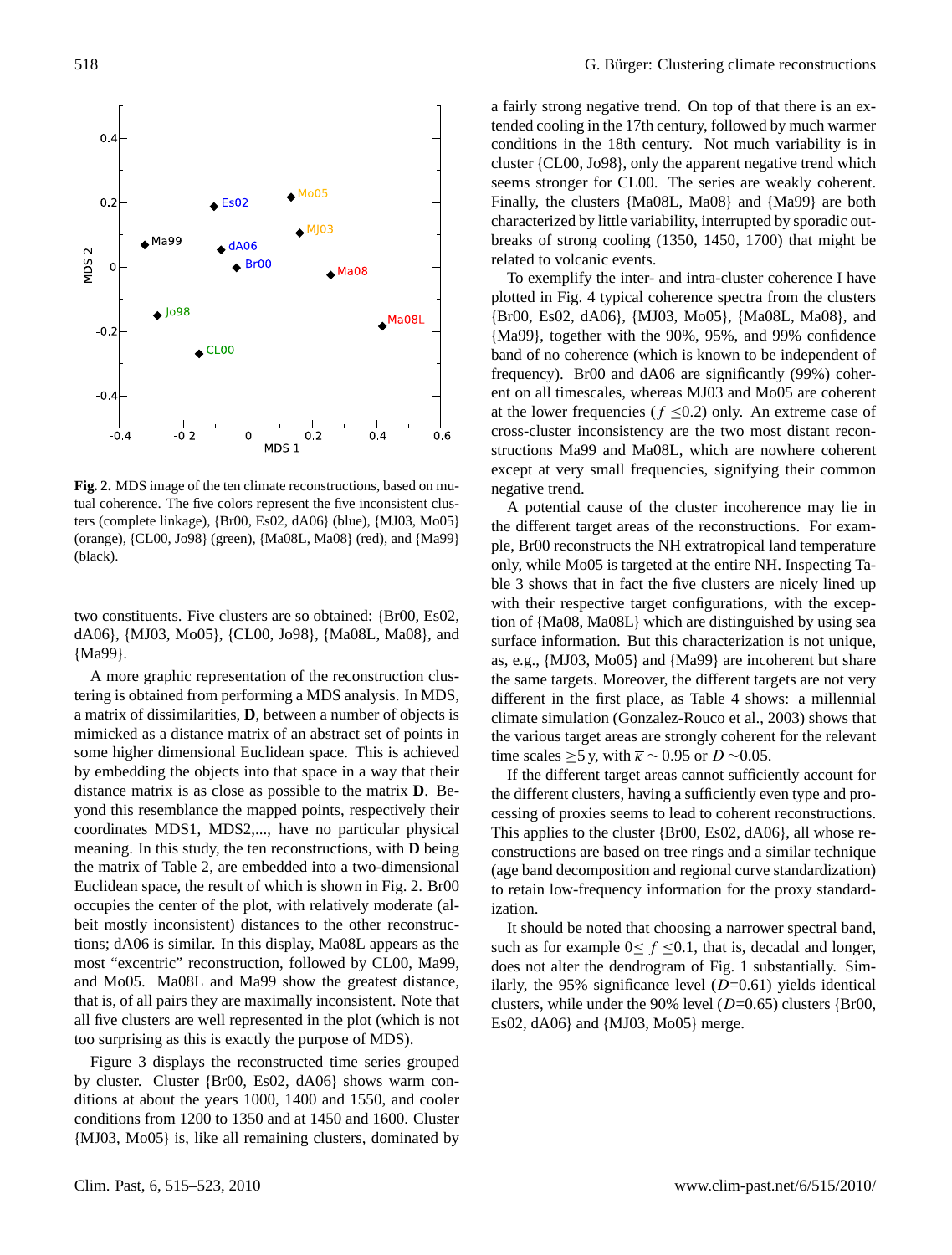

**Fig. 3.** The five clusters of reconstructions (smoothed). Note that Ma99 forms a single cluster.

**Table 3.** Target area for reconstructions.



### **3 Coherence vs. correlation**

The Interactive Discussion raised some concern about the preference for spectral coherence,  $\kappa$ , over correlation,  $\rho$ , as a consistency measure. My argument in favoring  $\kappa$  is its simplicity with respect to significance estimates. These estimates depend on the degrees of freedom,  $dof$ , used to calculate the statistic in question. Because spectral estimates are in most cases independent for different frequencies, this number *dof* is directly and simply related to the spectral smoothing used for the estimates (see Eqs. 2 and 3). For  $\rho$ , however, the determination of  $dof$  is often a matter of debate, such as, for example, in the controversy around the so called "hockey stick" (e.g. McIntyre and McKitrick, 2005).

Analogously to Table 2, I have calculated the matrix of correlations between the ten reconstructions, restricting the analysis to variations  $\geq$ 5y, shown in Table 5. The overall magnitude of  $\rho$  is similar to the values reported in (Juckes et al., 2007), but single values differ quite considerably (e.g.

 $\rho = 0.71$  there vs.  $\rho = 0.36$  here, for the Es02, Ma99 correlation). This difference is caused solely by the restriction to pre-instrumental temperatures and/or the somewhat weaker smoothing used in this study.

To decide the significance question the correlations need to be assessed against a realistic, albeit "pessimistic" null hypothesis of them being based on pure chance, which brings up the problem of the  $dof s$ . Treating all 851 points of the time series as independent without any memory, so that each represents one degree of freedom, leads to a white noise null distribution which is quite unrealistic and too optimistic. Autoregression introduces more memory into a process, but still remains in the realm of "short-range" where memory fades after some time. "Long range" dependent processes (with a fractional differencing parameter  $d > 0$ ) have instead a memory that never dies off completely, but require very long time series to obtain sufficiently robust estimates of d. Of several existing procedures I applied the local Whittle estimator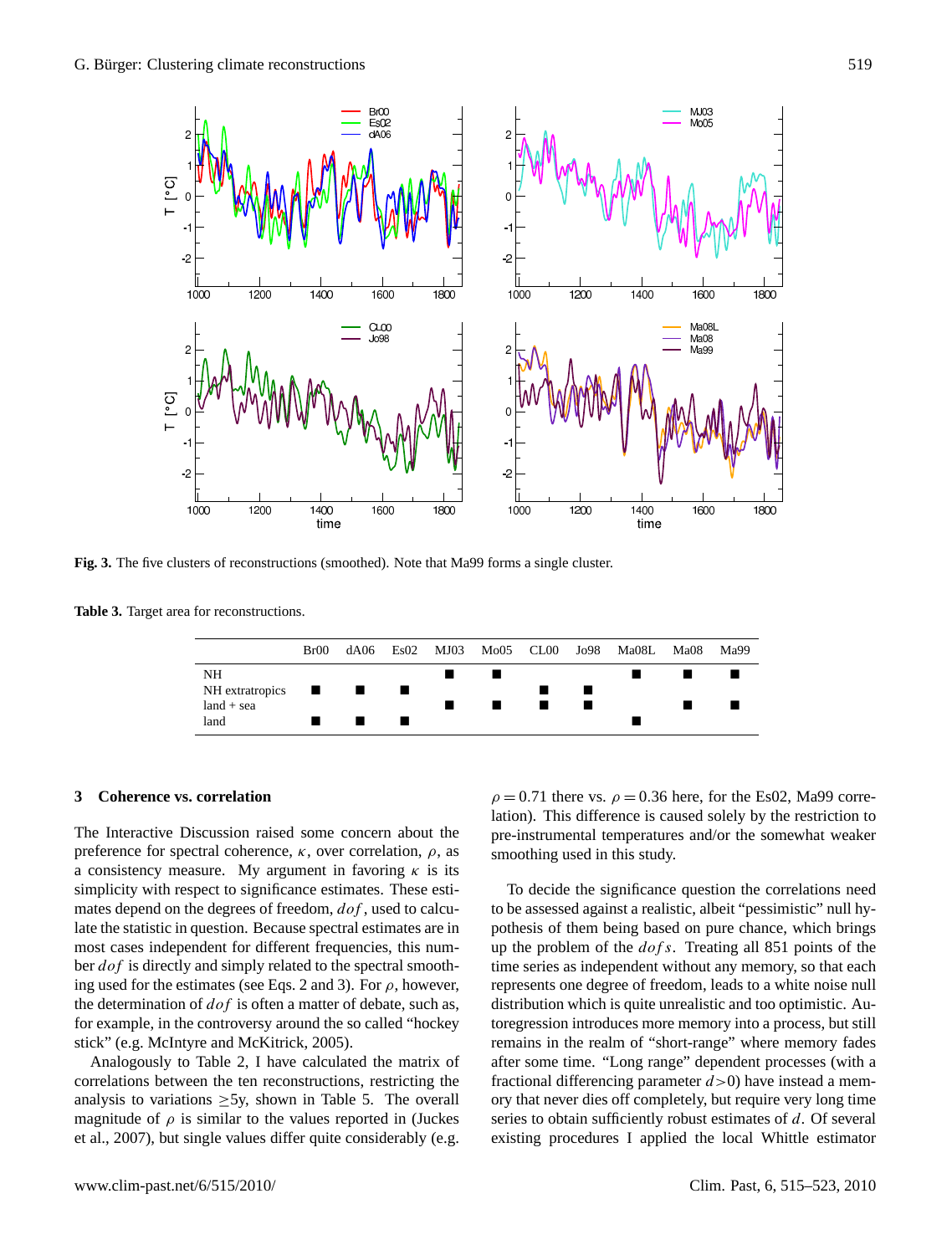

significance level. The vertical dashed line indicates the frequency threshold below which reconstructions are compared for clustering. **Fig. 4.** Intra- and inter-cluster coherence spectrum (smoothed). The gray areas mark, from dark to light gray, the 90%, 95%, and 99%

 $\frac{1}{2}$ significance level. The vertical dashed line indicates the frequency of  $\frac{1}{2}$ ("LW": Shimotsu and Phillips, 2005) and the method of dis-<br> $\frac{1}{2}$  Table 4. Coherence between the method of discrete variations in presence of outliers and/or an additive noise ("DV": Achard and Coeurjolly, 2010). Both methods revealed a very strong dependence on the choice of parameters, especially DV. This latter method, moreover, using the default setting offered for the ten reconstructions the entire range from white  $(d = -0.4$  for Jo98) to brown noise ( $d = 1.3$  for Ma08) as a null model, which I therefore dropped as being unrealistic. For the LW method I generated pairwise null distributions from the default parameters and obtained corresponding significance levels for  $\rho$ . Based on this, the number of insignificant correlations was much smaller than the corresponding number for coherence (9 vs. 38). It increased to 23, however, (and 39 for coherence) after removing the negative trend that is common to all reconstructions.

Comparing the intricacy and uncertainty of this estimate with the analytic estimate of Eq. (3), and because of the strong impact of the millennial trend on correlation, I put more confidence into the coherence estimates.

**Table 4.** Coherence between target areas as simulated by ECHO-G Erik.

| $\overline{\kappa}$ | NH   | NH<br>extratropics |
|---------------------|------|--------------------|
| $land + sea$        | 0.93 | 0.89               |
| land                | 0.90 | 0.91               |

#### **4 Discussion**

By avoiding the (calibrating) instrumental period, and by using a fairly robust spectral measure for low-frequency performance, the above coherence analysis has uncovered several inconsistencies among the group of millennial reconstructions that figured prominently in the latest IPCC report and elsewhere. An immediate lesson from this is that simple visual inspection of smoothed time series, grouped and overlaid into a single graph, can be very misleading. For example, the two reconstructions Ma99 and Ma08L, which have previously been described to be in "striking agreement" (cf. Mann et al., 2008), turned out to be the most incoherent of all in our analysis.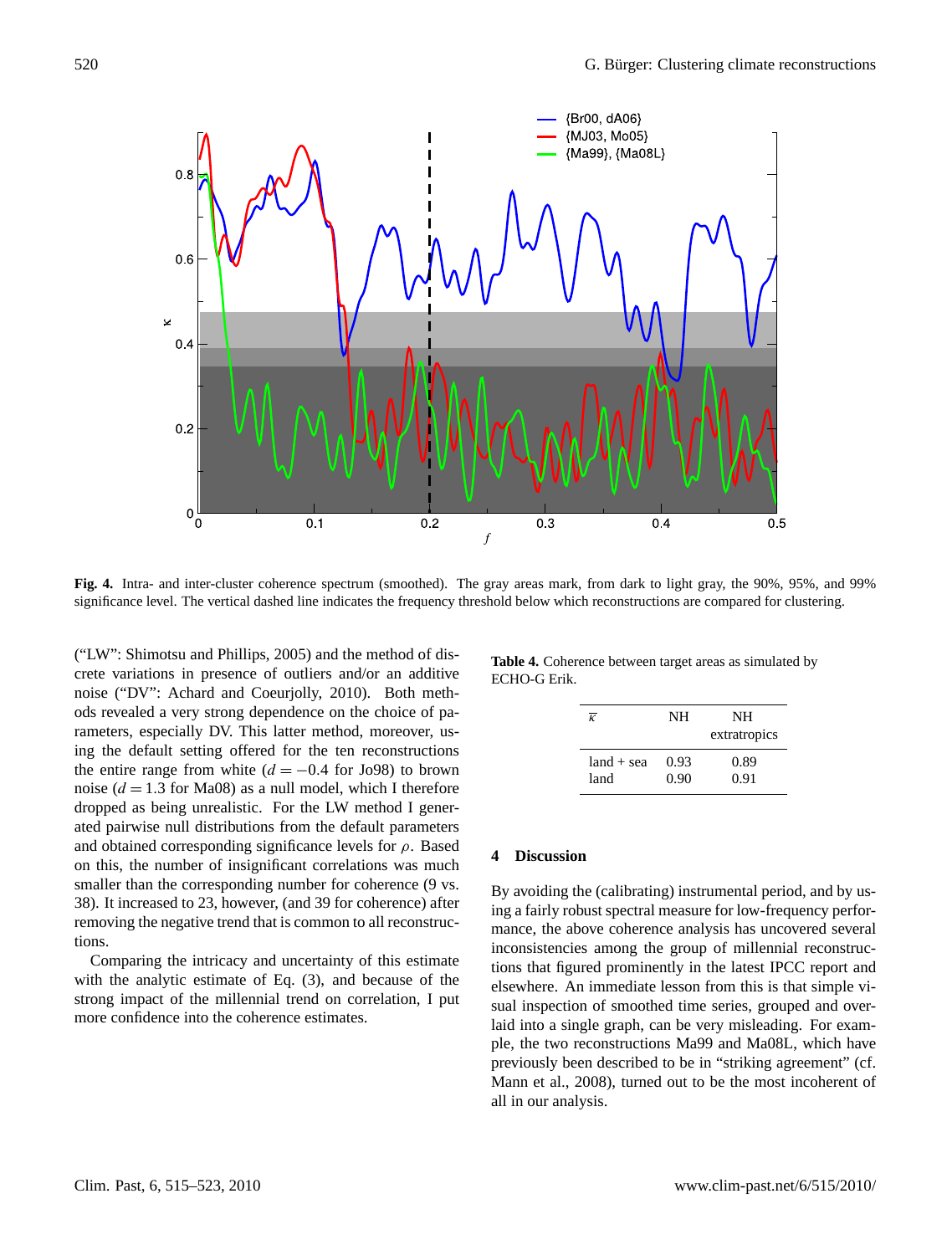|       | Br00 | dA06 | Es02 | MJO3 | Mo05 | CL00 | Jo98 | Ma08L | Ma08 | Ma99 |
|-------|------|------|------|------|------|------|------|-------|------|------|
| Br00  | 1    |      |      |      |      |      |      |       |      |      |
| dA06  | 0.74 | 1    |      |      |      |      |      |       |      |      |
| Es02  | 0.64 | 0.74 |      |      |      |      |      |       |      |      |
| MJ03  | 0.60 | 0.62 | 0.52 | 1    |      |      |      |       |      |      |
| Mo95  | 0.61 | 0.51 | 0.36 | 0.80 |      |      |      |       |      |      |
| CL00  | 0.54 | 0.43 | 0.36 | 0.78 | 0.75 | 1    |      |       |      |      |
| Jo98  | 0.53 | 0.44 | 0.31 | 0.62 | 0.57 | 0.69 | 1    |       |      |      |
| Ma08L | 0.53 | 0.49 | 0.28 | 0.74 | 0.74 | 0.79 | 0.57 | 1     |      |      |
| Ma08  | 0.56 | 0.55 | 0.32 | 0.71 | 0.69 | 0.72 | 0.51 | 0.92  | 1    |      |
| Ma99  | 0.42 | 0.54 | 0.40 | 0.68 | 0.56 | 0.68 | 0.58 | 0.60  | 0.60 |      |

**Table 5.** Mutual correlation  $\rho$  between millennial (1000 to 1850) reconstructions, using variations  $\geq$ 5 y. Bold numbers indicate significance (99%) for the detrended series.

The most obvious, pragmatic, response to the inconsistencies is to inspect the methods and try to improve and harmonize them. But as I have pointed out, without a functioning, uncontroversial verification procedure this will not lead very far.

Having therefore to live, for now, with pairwise inconsistent reconstruction clusters there is more than one way to interpret the coherence results meaningfully. Two complementary views regarding the "true" NH temperature are possible, depending on the focus lying on the clustering or on the MDS:

- (a) five inconsistent clusters each representing a possible truth
- (b) ten independent approximations of an otherwise unknown truth

ad (a) With no obvious means at hand to dismiss any of the five inconsistent reconstructions, one would have to deal with derivations involving inconsistent statements. As mentioned in the beginning, this requires a non-standard approach to the logical discourse, perhaps along the lines of, e.g., (Arieli, 2008).

ad (b) This viewpoint, which may be somewhat more realistic than a), is closer to the conventional approach where all reconstructions are seen as approximations to a single, true temperature curve. However, the error metric is fundamentally different here. The conventional metric would operate on the reconstructed temperatures themselves and construct a real temperature average. The view suggested here (mainly through Fig. 2) is that the best estimate of truth is near the "center" of the reconstructions in the MDS rendition. But this rendition is non-physical, or not directly physical, as the MDS dimensions are not related to the original temperature series in a simple way. Least-squares approaches do not work here, so that estimating the center by simple temperature averaging is impossible. That center represents a compromise of the reconstructions, in the sense that it would be, on average, maximally coherent with all of them. It is likely to be

"close" to Br00 and Ma08 and may be found by prudently merging techniques and proxies from both approaches. Otherwise, one would probably have to resort to trial and error.

Favoring correlation over coherence raises serious questions about the significance levels, and any corresponding null hypotheses will be a matter of debate. Moreover, without the common negative millennial trend considerable inconsistencies remain.

One may as well choose to neglect the inconsistencies altogether. But then the following, and likely more, semantic subtleties regarding the reconstructions have to be resolved:

- **–** Can they *skillfully* represent NH temperatures?
- **–** Can they lie within a *common uncertainty* bound?
- **–** If they suggest an identical *conclusion* such as the non-existence of a Medieval Warm Period, what does it mean for that conclusion?

Using inconsistent reconstructions to approximate the temperature curve has one particular visual consequence. Whether overlaying them in one figure or forming an average, the result tends to be a cancellation of larger amplitudes, because inconsistency here means to be indistinguishable from random covariations. Together with the mentioned synchronization through the instrumental calibration period, such "synthesis" figures automatically resemble a hockeystick.

It was shown that the target area plays only a minor role. Furthermore, if type and processing of proxies are sufficiently even, coherent reconstructions are produced. If that is true in general, the main source of reconstruction inconsistency is the use of mixed types of proxies ("multiproxies"), and their role for temperature reconstruction should be revised. One should systematically check whether "uni"-proxy reconstructions tend to be more coherent than multi-proxy reconstructions, and if so, which types of proxies actually create the inconsistencies.

Edited by: J. Guiot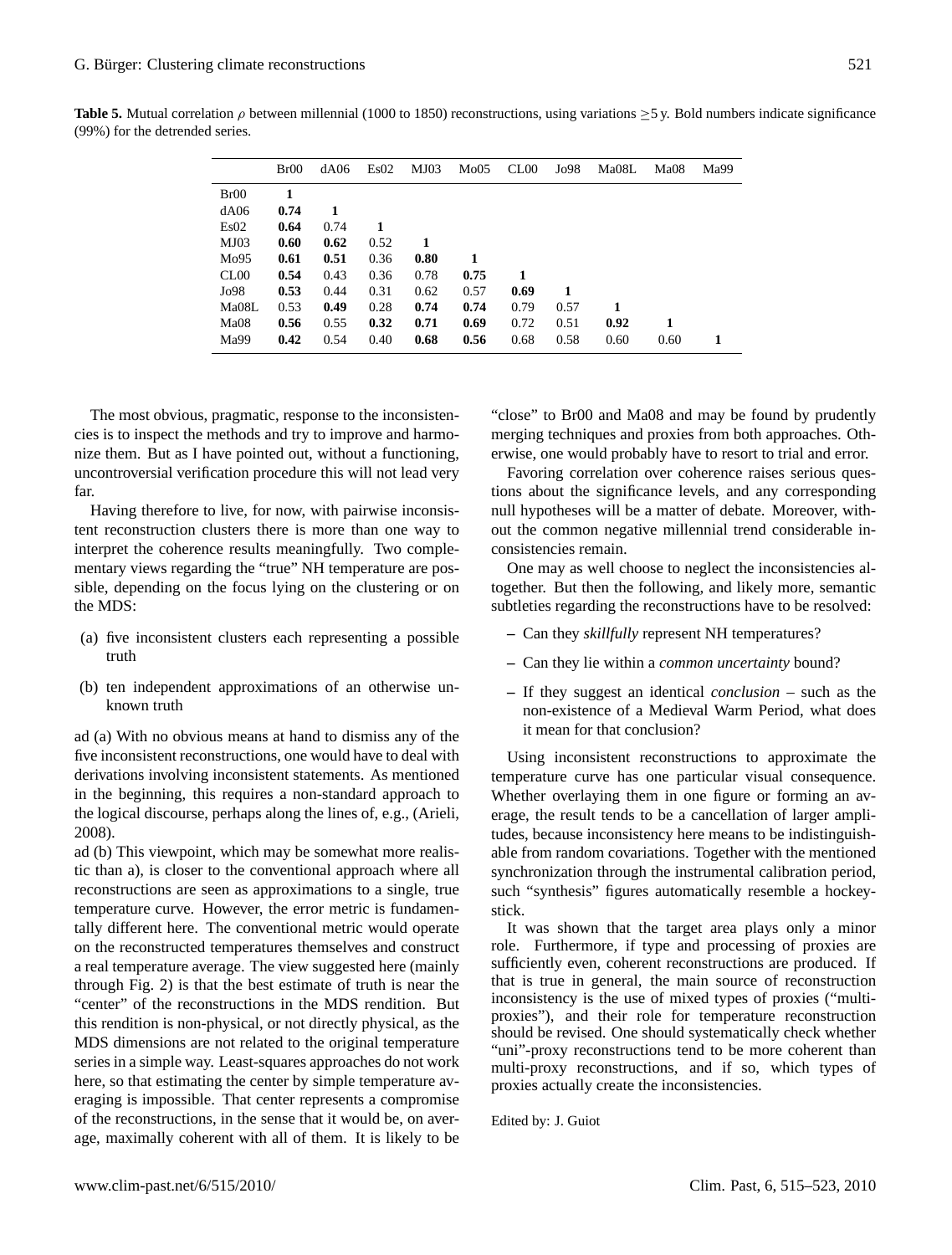#### **References**

- Achard, S. and Coeurjolly, J. F.: Discrete variations of the fractional Brownian motion in the presence of outliers and an additive noise, Statistics Surveys, 4, 117–147, doi:10.1214/09-SS059, 2010.
- Arieli, O.: Distance-based paraconsistent logics, Int. J. Approx. Reason, 48(3), 766–783, 2008.
- Biondi, F., Gershunov, A., and Cayan, D. R.: North Pacific decadal climate variability since 1661, J. Climate, 14, 5–10, 2001.
- Briffa, K.: Annual climate variability in the Holocene: interpreting the message of ancient trees, Quaternary Sci. Rev., 19(1–5), 87– 105, 2000.
- Briffa, K. R., Osborn, T. J., Schweingruber, F. H., Jones, P. D., Shiyatov, S. G., and Vaganov, E. A.: Tree-ring width and density data around the Northern Hemisphere: Part 1, local and regional climate signals, The Holocene, 12(6), 737–757, 2002.
- Briffa, K. R., Jones, P. D., Bartholin, T. S., Eckstein, D., Schweingruber, F. H., Karlen, W., Zetterberg, P., and Eronen, M.: Fennoscandian summers from AD 500: temperature changes on short and long timescales, Clim. Dynam., 7(3), 111–119, 1992.
- Briffa, K. R., Jones, P. D., Pilcher, J. R., and Hughes, M. K.: Reconstructing summer temperatures in northern Fennoscandinavia back to AD 1700 using tree-ring data from Scots pine, Arctic Alpine Res., 20(4), 385–394, 1988.
- Brillinger, D. R.: Time series: data analysis and theory, Society for Industrial and Applied Mathematics, 2001.
- Brockwell, P. J. and Davis, R. A.: Time series: Theory and Methods, Springer, New York, USA, 577 pp., 1991
- Bürger, G.: On the verification of climate reconstructions, Clim. Past, 3, 397–409, doi:10.5194/cp-3-397-2007, 2007.
- Bürger, G., Fast, I., and Cubasch, U.: Climate reconstruction by regression-32 variations on a theme, Tellus A, 58(1), 227–235, 2006.
- Christiansen, B., Schmith, T., and Thejll, P.: A Surrogate Ensemble Study of Climate Reconstruction Methods: Stochasticity and Robustness, J. Climate, 22(4), 951, doi:10.1175/2008JCLI2301.1, 2009.
- Cook, E. R., D'Arrigo, R. D., and Briffa, K. R.: A reconstruction of the North Atlantic Oscillation using tree-ring chronologies from North America and Europe, The Holocene, 8(1), doi:10.1191/095968398677793725, 1998.
- Cook, E. R., Esper, J., and D'Arrigo, R. D.: Extra-tropical Northern Hemisphere land temperature variability over the past 1000 years, Quaternary Sci. Rev., 23(20–22), 2063–2074, 2004.
- Cook, E. R., Buckley, B. M., D'Arrigo, R. D., and Peterson, M. J.: Warm-season temperatures since 1600 BC reconstructed from Tasmanian tree rings and their relationship to large-scale sea surface temperature anomalies, Clim. Dynam., 16(2), 79–91, 2000.
- Crowley, T. J. and Lowery, T. S.: How Warm Was the Medieval Warm Period?, AMBIO, 29(1), 51–54, 2000.
- d'Arrigo, R., Villalba, R., and Wiles, G.: Tree-ring estimates of Pacific decadal climate variability, Clim. Dynam., 18(3), 219– 224, 2001.
- d'Arrigo, R., Wilson, R., and Jacoby, G.: On the long-term context for late twentieth century warming, J. Geophys. Res, 111, D03103, doi:10.1029/2005JD006352, 2006.
- Esper, J., Cook, E. R., and Schweingruber, F. H.: Lowfrequency signals in long tree-ring chronologies for reconstructing past temperature variability, Science, 295(5563), 2250,

doi:10.1126/science.1066208, 2002.

- Gonzalez-Rouco, F., Von Storch, H., and Zorita, E.: Deep soil temperature as proxy for surface air-temperature in a coupled model simulation of the last thousand years, Geophys. Res. Lett, 30(21), 2116, doi:10.1029/2003GL018264, 2003.
- Granger, C. W. J. and Newbold, P.: Spurious regressions in econometrics, J. Econometrics, 2(2), 111–120, doi:10.1016/0304- 4076(74)90034-7, 1974.
- Gray, S. T., Betancourt, J. L., Fastie, C. L., and Jackson, S. T.: Patterns and sources of multidecadal oscillations in drought-sensitive tree-ring records from the central and southern Rocky Mountains, Geophys. Res. Lett., 30(6), 1316, doi:10.1029/2002GL016154, 2003.
- Gray, S. T., Graumlich, L. J., Betancourt, J. L., and Pederson, G. T.: A tree-ring based reconstruction of the Atlantic Multidecadal Oscillation since 1567 AD, Geophys. Res. Lett., 31(12), L12205, doi:10.1029/2004GL019932, 2004.
- Hastie, T., Tibshirani, R., and Friedman, J. H.: The elements of statistical learning: data mining, inference, and prediction: with 200 full-color illustrations, Springer, New York, USA, 533 pp., 2001.
- Jansen, E., Overpeck, J., Briffa, K. R., Duplessy, J.-C., Joos, F., Masson-Delmotte, V., Olago, D., Otto-Bliesner, B., Peltier, W. R., Rahmstorf, S., Ramesh, R., Raynaud, D., Rind, D., Solomina, O., Villalba, R. and Zhang, D.: Palaeoclimate, in: Climate Change 2007: The Physical Science Basis. Contribution of Working Group I to the Fourth Assessment Report of the Intergovernmental Panel on Climate Change, edited by: Solomon, S., Qin, D., Manning, M., Chen, Z., Marquis, M., Averyt, K. B., Tignor, M. and Miller, H. L., Cambridge University Press, 433– 497, 2007.
- Jones, P. D., Briffa, K. R., Barnett, T. P., and Tett, S. F. B.: Highresolution palaeoclimatic records for the last millennium: interpretation, integration and comparison with General Circulation Model control-run temperatures, The Holocene, 8(4), 455–471, 1998.
- Juckes, M. N., Allen, M. R., Briffa, K. R., Esper, J., Hegerl, G. C., Moberg, A., Osborn, T. J., and Weber, S. L.: Millennial temperature reconstruction intercomparison and evaluation, Clim. Past, 3, 591–609, doi:10.5194/cp-3-591-2007, 2007.
- Lee, T., Zwiers, F., and Tsao, M.: Evaluation of proxy-based millennial reconstruction methods, Clim. Dynam., 31(2–3), 263–281, 2008.
- Mann, M. E., Rutherford, S., Wahl, E., and Ammann, C.: Testing the fidelity of methods used in proxy-based reconstructions of past climate, J. Climate, 18(20), 4097–4107, 2005.
- Mann, M. E., Bradley, R. S., and Hughes, M. K.: Global-scale temperature patterns and climate forcing over the past six centuries, Nature, 392, 779–787, 1998.
- Mann, M. E., Bradley, R. S., and Hughes, M. K.: Northern hemisphere temperatures during the past millennium: Inferences, uncertainties, and limitations, Geophys. Res. Lett., 26(6), 759–762, 1999.
- Mann, M. E. and Jones, P. D.: Global surface temperatures over the past two millennia, Geophys. Res. Lett., 30(15), 1820, doi:10.1029/2003GL017814, 2003.
- Mann, M. E., Zhang, Z., Hughes, M. K., Bradley, R. S., Miller, S. K., Rutherford, S., and Ni, F.: Proxy-based reconstructions of hemispheric and global surface temperature variations over